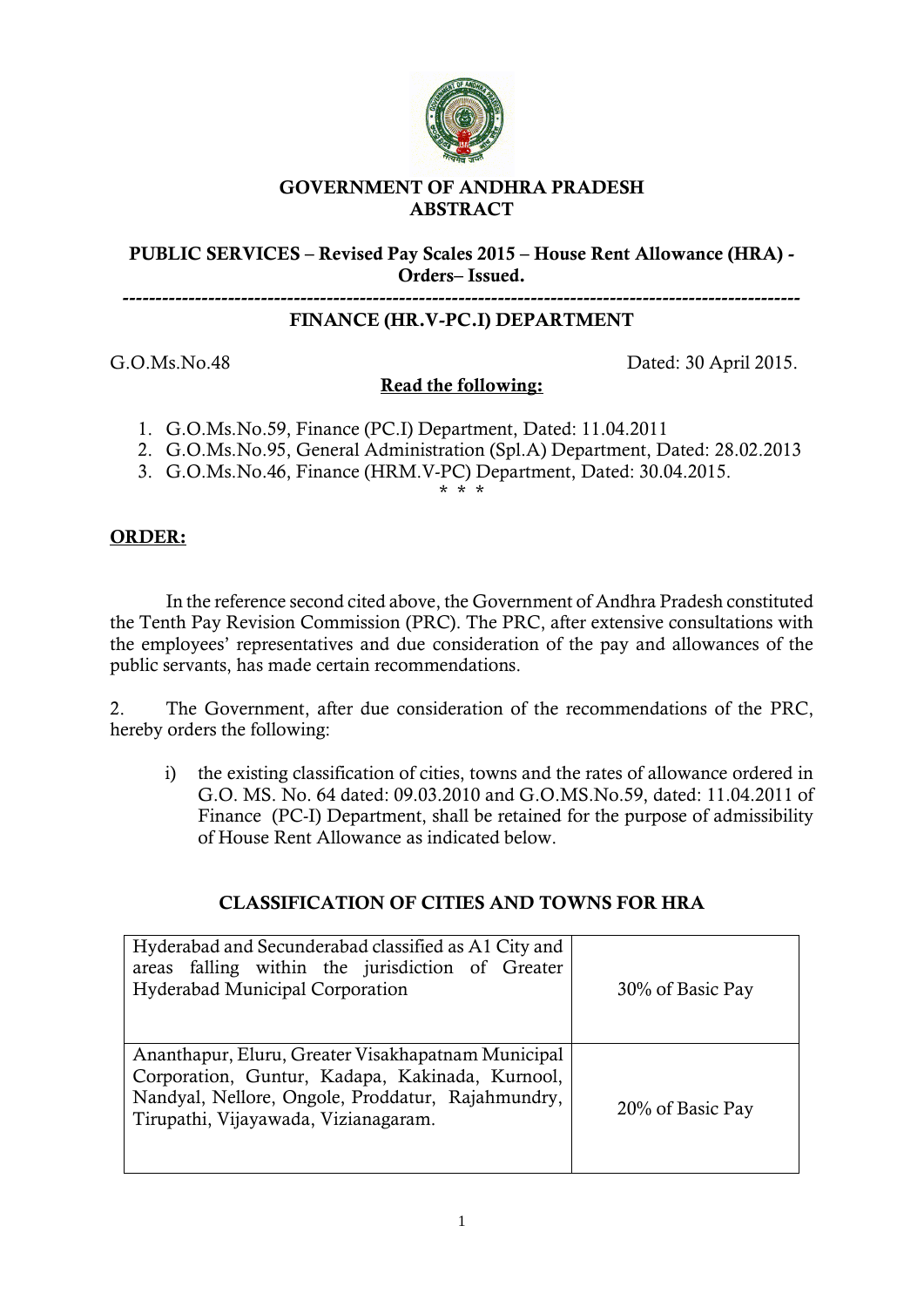| 1. Srikakulam 2. Palasa, Kasibugga (Srikakulam Dist.)<br>3. Parvathipuram 4. Bobbili (Vizianagaram Dist.) 5.<br>Tuni, 6. Samalkot, 7. Pithapuram 8. Mandapet, 9.<br>Amalapuram (East Godavari Dist.) 10.<br>Tadepalligudem, 11. Tanuku, 12. Bhimavaram,<br>13. Narasapur, 14. Palakole (West Godavari Dist.) 15.<br>Jaggaiahpet, 16. Nuzvid, 17. Gudivada,<br>18. Machilipatnam (Krishna Dist.) 19. Macherla,<br>20. Piduguralla, 21. Tadepalle, 22. Mangalagiri,<br>23. Sattenapalle, 24. Vinukonda, 25. Narasaraopet,<br>26. Chilakaluripet, 27. Tenali, 28. Ponnur, 29. Bapatla,<br>30. Repalle (Guntur Dist.) 31. Markapur, 32. Chirala,<br>33. Kandukur (Prakasam Dist.), 34. Kavali 35. Gudur,<br>36. Venkatagiri (Nellore Dist.) 37. Badvel,<br>38. Jammalamadugu, 39. Pulivendla, 40. Rayachoti,<br>41. Rajampet, (Kadapa Dist.) 42. Yemmiganur 43.<br>Adoni, 44. Dhone (Kurnool Dist.), 45. Rayadurg, 46.<br>Guntakal, 47. Tadipatri 48. Dharmavaram, 49. Kadiri,<br>50. Hindupur (Anantapur Dist.) 51. Srikalahasti, 52.<br>Madanapalli, 53. Nagari, 54. Puttur, 55. Punganur, 56.<br>Chittoor and 57. Palamaner (Chittoor Dist.) | 14.5% of basic pay |
|---------------------------------------------------------------------------------------------------------------------------------------------------------------------------------------------------------------------------------------------------------------------------------------------------------------------------------------------------------------------------------------------------------------------------------------------------------------------------------------------------------------------------------------------------------------------------------------------------------------------------------------------------------------------------------------------------------------------------------------------------------------------------------------------------------------------------------------------------------------------------------------------------------------------------------------------------------------------------------------------------------------------------------------------------------------------------------------------------------------------------------------------|--------------------|
| <b>Other Municipalities</b>                                                                                                                                                                                                                                                                                                                                                                                                                                                                                                                                                                                                                                                                                                                                                                                                                                                                                                                                                                                                                                                                                                                 | 12% of basic Pay   |

- ii) The above entitlement shall be subject to a ceiling of Rs.20,000 per month for employees working and living in the Greater Hyderabad Municipal Corporation. For other places, the ceiling of HRA shall be Rs.15,000.
- 3. These orders are applicable to:
	- i) Employees of the State Government;
	- ii) Employees of Local Bodies and Aided Institutions, including Aided Polytechnics, in respect of those drawing pay in regular pay scale in the Revised Pay Scales of 2015; and
	- iii) Work-charged establishment in respect of those drawing pay in regular pay scale in the Revised Pay Scales of 2015.

4. The revised HRA rates being ordered in this Government Order shall not be applicable to the following categories of employees, who shall continue to draw the allowance at the existing rates:

- i) Teachers working in the Universities, affiliated degree colleges both under Government and Aided managements who are drawing pay in the UGC/ ICAR/ AICTE pay Scales;
- ii) Officers of All India Services (AIS);